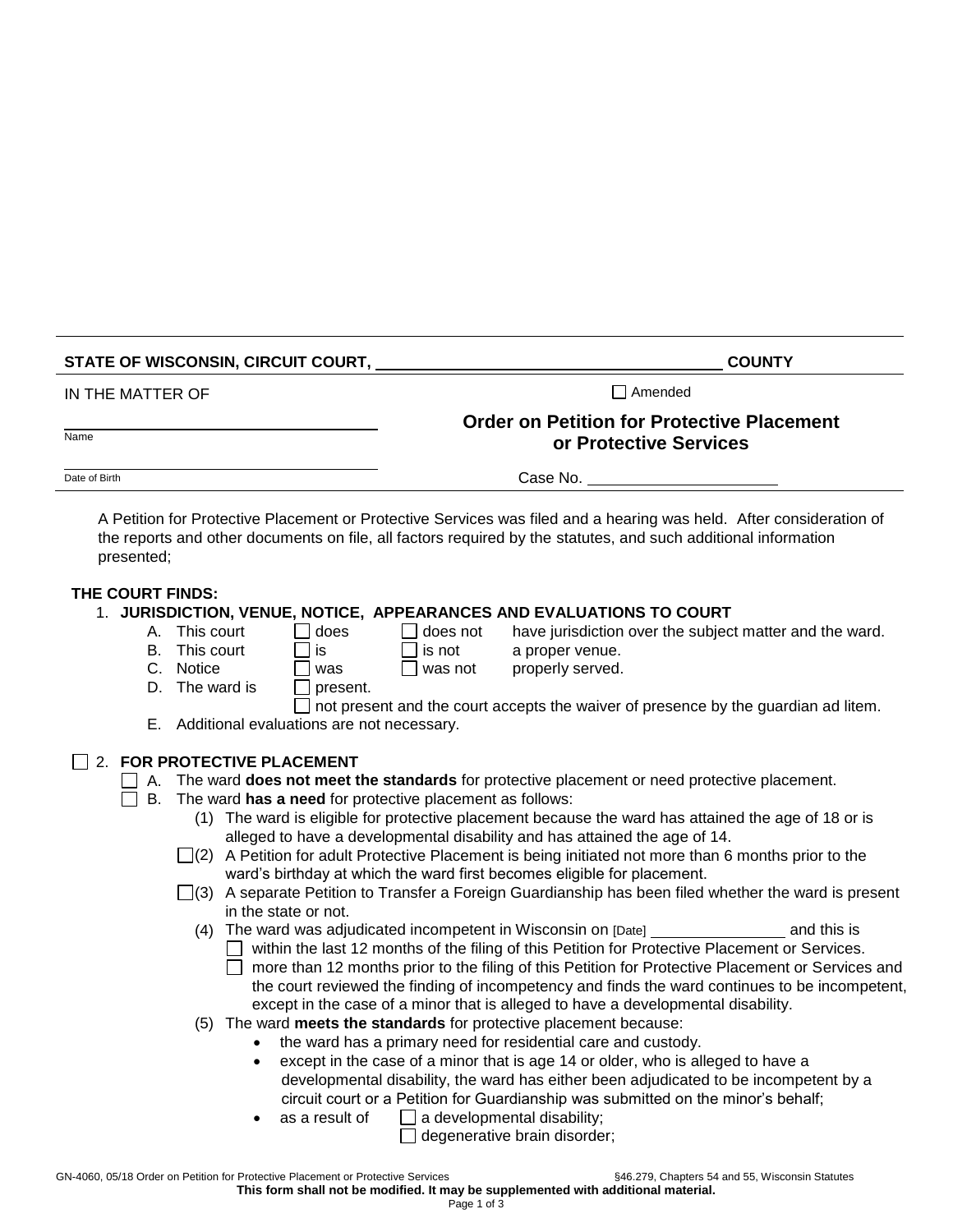$\Box$  serious and persistent mental illness;

- $\Box$  other like incapacities,
- the ward is so totally incapable of providing for the ward's own care or custody as to create a substantial risk of serious harm to the ward or others. Serious harm may be evidenced by overt acts or acts of omission.
- the ward has a disability that is permanent or likely to be permanent.
- (6) The least restrictive placement consistent with the ward's needs is placement in
	- $\Box$  an unlocked unit.  $\Box$  a locked unit because:
- (7) The recommended placement in the least restrictive environment and in the least restrictive manner consistent with the needs of the ward to be protected and with the resources of the county department, including the limits of available state and federal funds, and county funds required to be appropriated to match state funds is [Name and address of placement]
- $\Box$ (8) The ward is determined to have a developmental disability and the most integrated setting appropriate for the ward's needs, and with the resources of the county department, and the limits of available state and federal funds, and county funds required to be appropriated to match state funds, is placement in:

 $\Box$  Center for developmentally disabled wards.

 $\Box$  Nursing facility.

- $\Box$  Intermediate care facility.
- $\Box$  Non-institutional community placement.
- Other:

# 3**. FOR PROTECTIVE SERVICES**

- A. The ward **does not meet the standards** for protective services or need protective services.
- B. The ward needs protective services and **meets the standards** for protective services because:
	- the ward was determined to be incompetent or is a minor alleged to have a developmental disability and a Petition for Guardianship was submitted, and
		- as a result of  $\Box$  a developmental disability;
			- $\Box$  degenerative brain disorder;

 $\Box$  serious and persistent mental illness;

 $\Box$  other like incapacities,

the ward will incur a substantial risk of physical harm or deterioration or will present a substantial risk of physical harm to others if protective services are not provided.

# 4. **PETITIONER'S ATTORNEY FEES AND COSTS**

It is  $\Box$  equitable  $\Box$  inequitable to award payment of petitioner's reasonable fees and costs from the ward's income and assets.

# 5. **FIREARMS RESTRICTION**

The ward has been adjudicated pursuant to 18 USC 922(g)(4), as a "mental defective" or committed to a mental institution.

6. Other:

# **THE COURT ORDERS:**

## The Petition is

- 1. **DENIED** for the following reason(s):
	- (If checked, skip to #3)
- 2. **GRANTED** as follows:

## A. **FOR PROTECTIVE PLACEMENT**

The county department or agency with which it contracts under §55.02(2), Wis. Stats., or its designee shall provide protective placement to the ward in the least restrictive environment and in the least restrictive manner consistent with the needs of the ward and with the resources of the county department, including the limits of available state and federal funds, and county funds required to be appropriated to match state funds.

## B. **FOR PROTECTIVE SERVICES**

The county department or agency with which it contracts under §55.02(2), Wis. Stats., or its designee